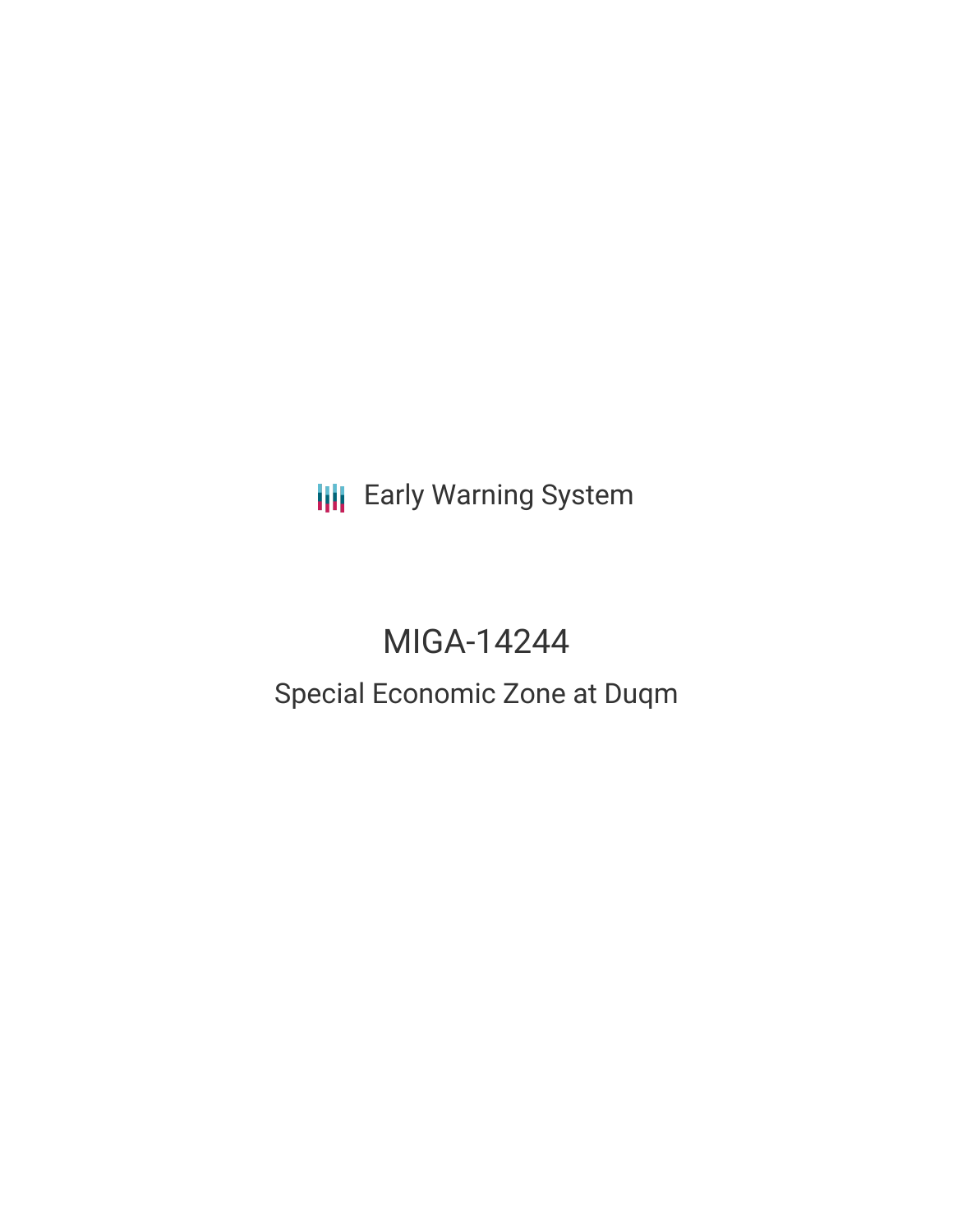

### **Quick Facts**

| <b>Countries</b>               | Oman                                            |
|--------------------------------|-------------------------------------------------|
| <b>Financial Institutions</b>  | Multilateral Investment Guarantee Agency (MIGA) |
| <b>Status</b>                  | Proposed                                        |
| <b>Bank Risk Rating</b>        | A                                               |
| <b>Voting Date</b>             | 2019-04-22                                      |
| <b>Borrower</b>                | International Lender to be Determined           |
| <b>Sectors</b>                 | Energy, Finance, Law and Government             |
| <b>Investment Type(s)</b>      | Guarantee                                       |
| <b>Investment Amount (USD)</b> | \$2,000.00 million                              |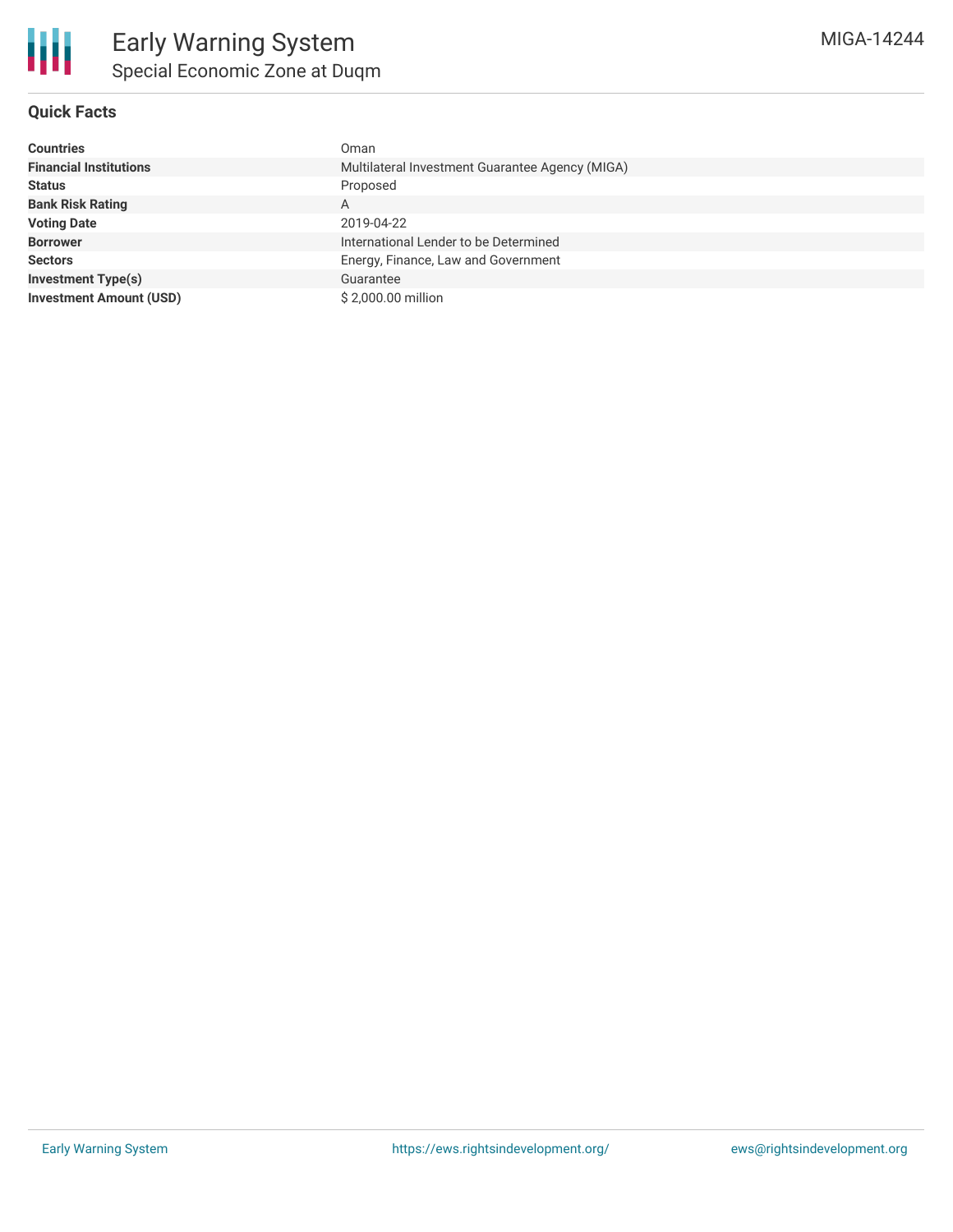

#### **Project Description**

MIGA has been asked to consider an application by the Ministry of Finance of the Sultanate of Oman and Standard Chartered Bank (acting as Global Coordinator) to cover the commercial debt provided to Duqm Special Economic Zone in the Sultanate of Oman. MIGA coverage has been sought to cover the Non-Honoring of Sovereign Financial Obligations ("NHSFO") Guarantees on a debt financing structure of up to US\$2.0 billion (including principal, interest, MIGA premium and other financing costs) for a tenor of up to 15 years. Further details about MIGA cover is in theSummary of Proposed Guarantee (SPG)published on MIGA website on 02/21/2019.

The Special Economic Zone (SEZ) at Duqm was established under Royal Decree (RD) Number 119/2011 which superseded RD 85/2006 establishing the area as a public good. The SEZ stretches 2,000 square kilometers (km2) with a 90 km long beach front, which makes it the biggest in the Middle East region. The SEZ is located in Al Wusta Governorate on the Omani coast, approximately 550 km south of Muscat, the capital of Oman. The SEZ includes functional zones: a deep-water port (Duqm Port), a dry dock, a regional airport, a heavy/medium and light industries complex (including a refinery and petrochemical complex), a residential and commercial area, a tourism area, a logistic services area and an industrial fisheries complex with a port. These zones are to be connected by a multimodal transport system that will also connect the SEZ with nearby regions. Around 45% of SEZ (about 900 km2) is being currently developed, with the remainder of the area to be developed in future phases. The Port entered into an early operations phase in 2012 and currently remains in this stage with a fully functional commercial quay capable of handling heavy lift project cargo, general cargo, dry bulk and containers. In addition, the Port offers a wide range of services such as the availability of marine pollution prevention (MARPOL at dry dock) facilities, fresh water supply, fuel bunkering and domestic waste collection & treatment facilities. Being closely located to the major oil & gas and mining projects in the country, Duqm is seeking to increase the activity level at the Port exponentially in the years to come.

The development, management and regulation of the SEZ is overseen by the Special Economic Zone Authority at Duqm (SEZAD), a statutory institution empowered under the Royal Decree (RD)No. 119/2011 with regulatory, administrative, fiscal and economic responsibilities within the Duqm The SEZ is managed by a Chairman who holds the ranks of a Minister. RD 79/2013 grants SEZAD the regulation rights of the SEZ, registration of the projects as per Commercial Registration Law, licensing of tourist projects, and issuance of environmental permits as well as taking the necessary environmental measures to implement the environment protection and anti-pollution law. The RD 79/2013 further stipulates that labor office will be established at SEZ by a Ministerial Decision (MD) issued by the Ministry of Manpower.

SEZAD has established its development/commercial arm the Oman Company for the Development of Special Economic Zone at Al-Duqm (Tatweer) in 2013. Tatweer is responsible for providing project management services for all SEZAD funded projects in the SEZ, particularly strategic infrastructure projects that support investments within SEZ. Tatweer assists with land preparation, monitors contractors' progress during the construction stage, and ensures all necessary infrastructure services for new facilities, such as water, electricity, gas, telecommunications, roads and transportation. Once the construction is completed, Tatweer acts as facilities/asset manager within the special economic zone, and at that stage is responsible for facilities' operations and Health, Safety and Environment (HSE) oversight.

Within the SEZ, the development of Duqm Port is being financed by the Government of the Sultanate of Oman (GoO) from the Sultanate budget, and in conjunction with US\$265 million loan from the Asian Infrastructure Investment Bank ("AIIB") specifically for the construction of infrastructure components related to the commercial terminal at the Port of Duqm (PoD). The Port of Duqm Company SAOC (PDC) is the Port Authority for the PoD and is responsible for the management and operation of the Port and its facilities, and navigation within and around the Port. PDC is a 50/50 joint venture between the GoO and the Consortium Antwerp Port (CAP). PDC has a concession contract with the SEZAD for 28 years to co-invest, develop, manage and operate the Port. PDC established an independent entity called Duqm Industrial Land Company to develop an industrial zone,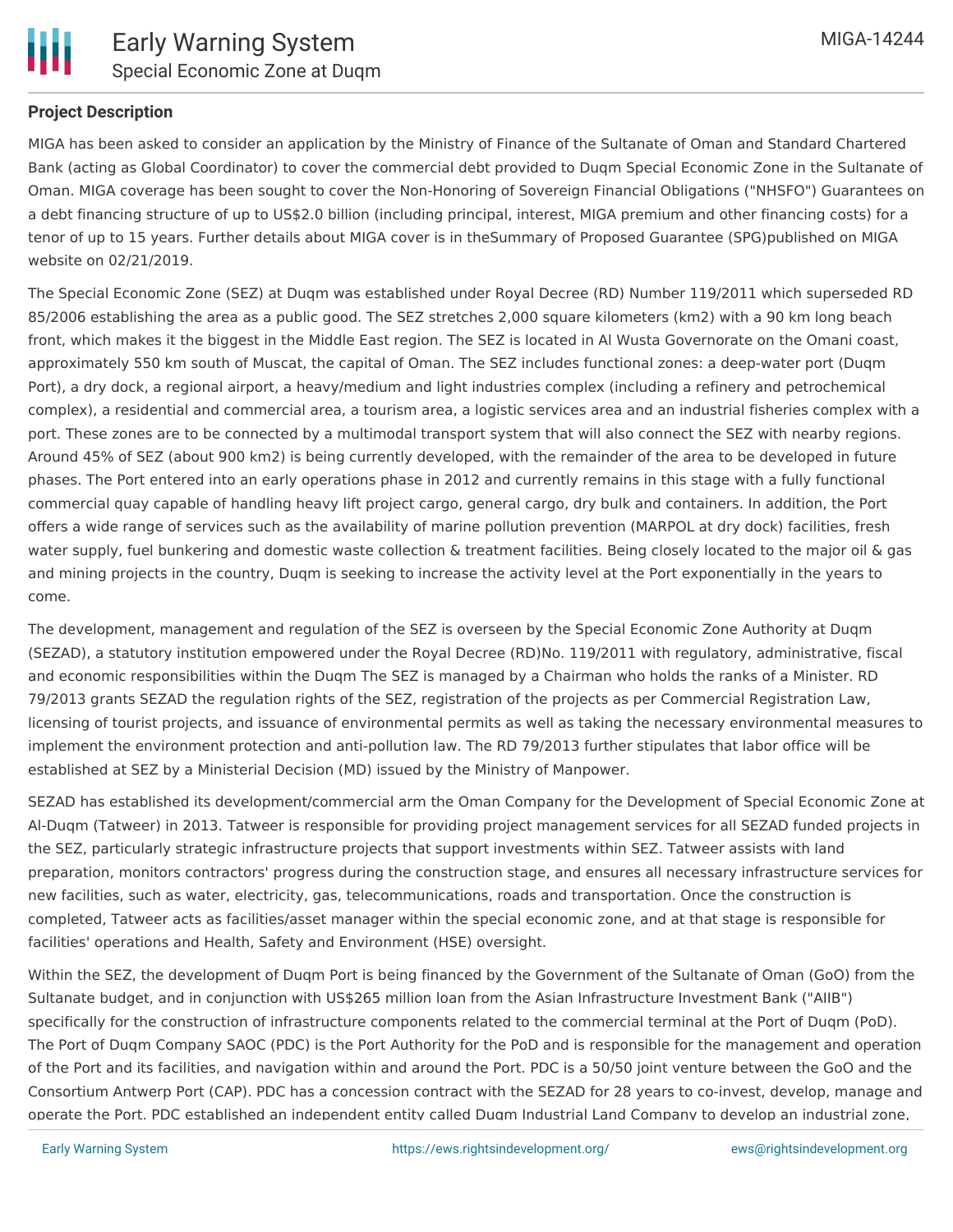#### **Investment Description**

Ш

Multilateral Investment Guarantee Agency (MIGA)

### **Financial Intermediary**

Financial Intermediary: A commercial bank or financial institution that receives funds from a development bank. A financial intermediary then lends these funds to their clients (private actors) in the form of loans, bonds, guarantees and equity shares. Financial intermediaries include insurance, pension and equity funds. The direct financial relationship is between the development bank and the financial intermediary.

Standard [Chartered](file:///actor/1112/) Bank (Financial Intermediary)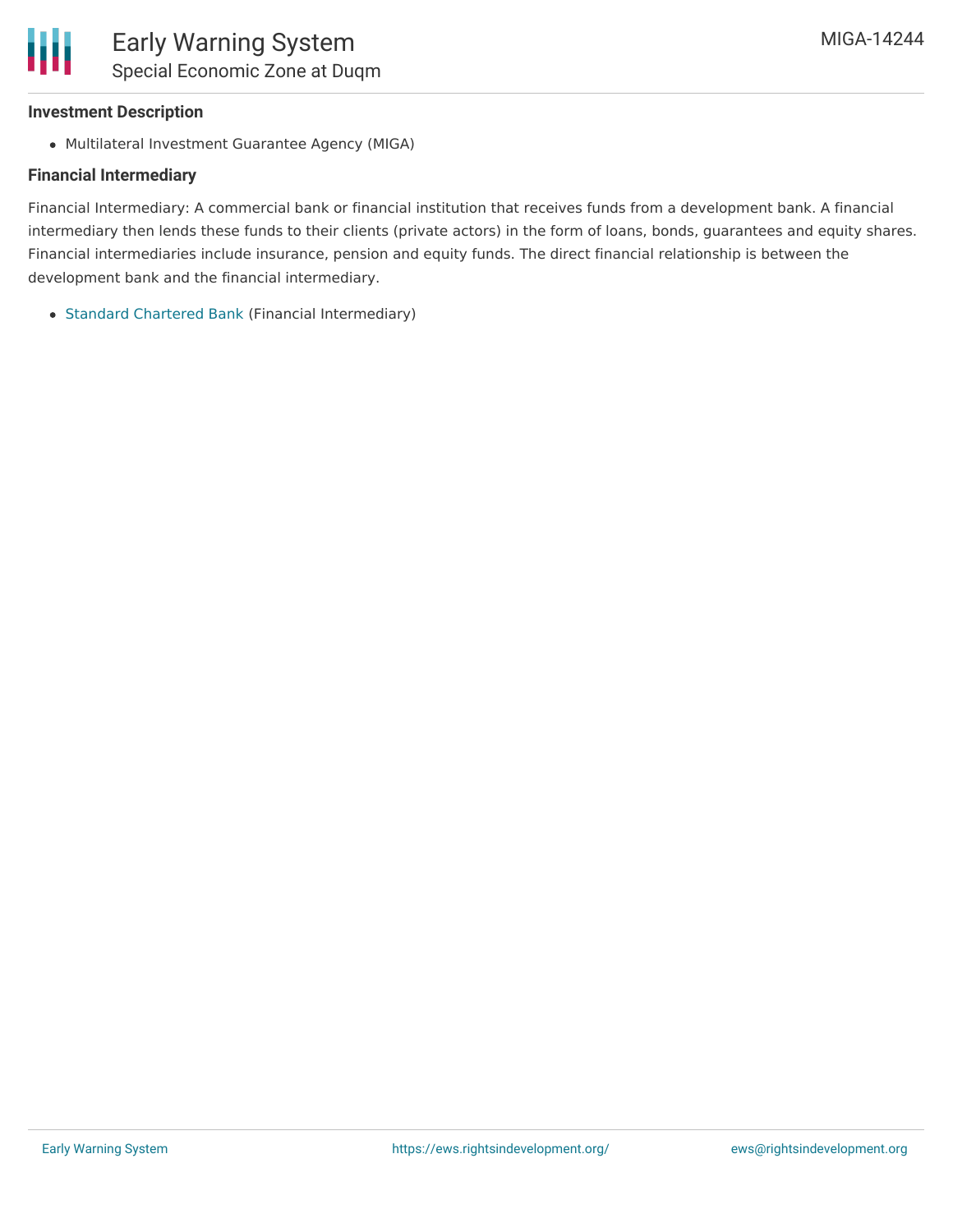### **Contact Information**

\*Contact information not provided at the time of disclosure\*

#### **ACCOUNTABILITY MECHANISM OF MIGA**

The Compliance Advisor Ombudsman (CAO) is the independent complaint mechanism and fact-finding body for people who believe they are likely to be, or have been, adversely affected by an IFC or MIGA- financed project. If you submit a complaint to the CAO, they may assist you in resolving a dispute with the company and/or investigate to assess whether the IFC is following its own policies and procedures for preventing harm to people or the environment. If you want to submit a complaint electronically, you can email the CAO at CAO@worldbankgroup.org. You can learn more about the CAO and how to file a complaint at http://www.cao-ombudsman.org/